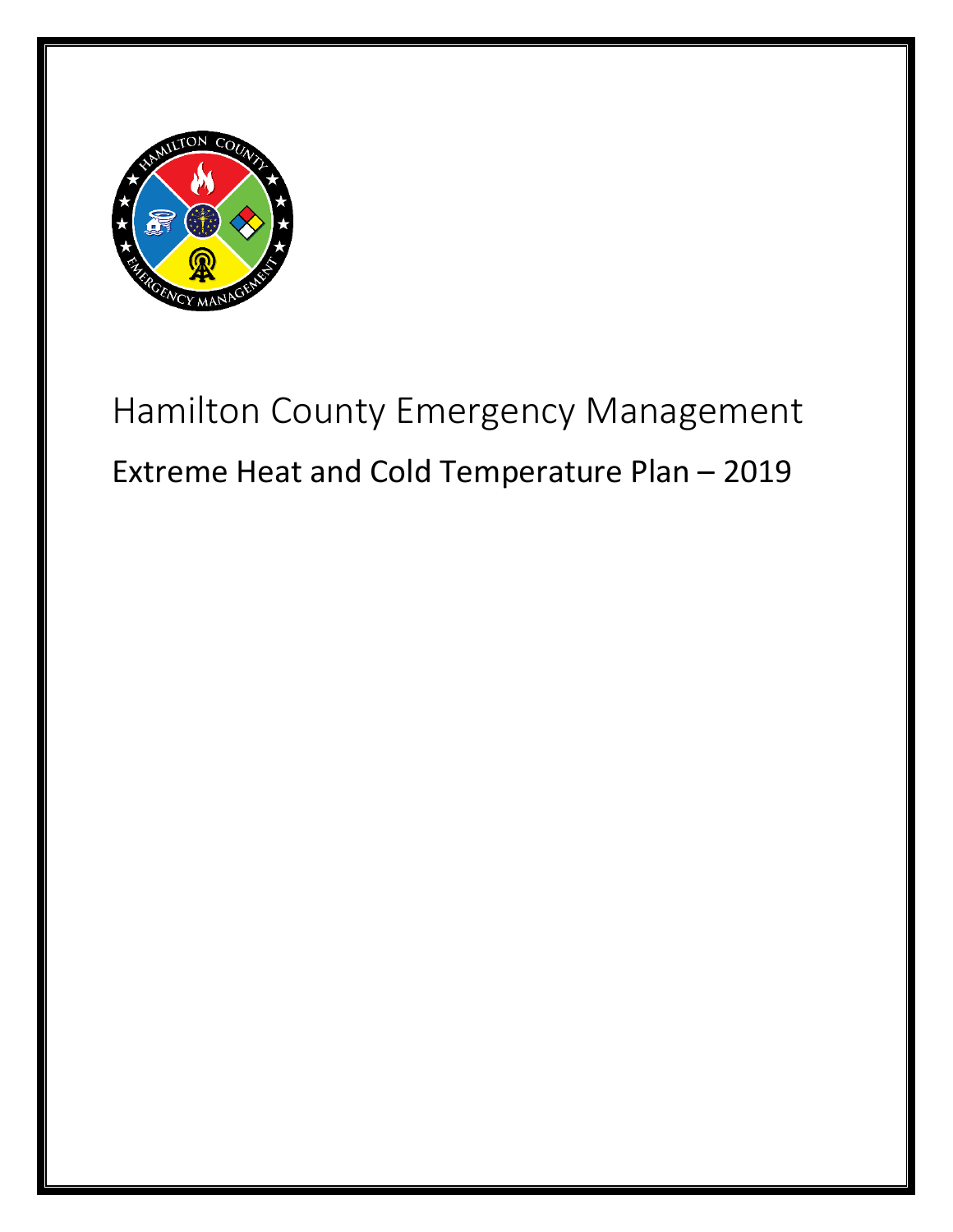

## Contents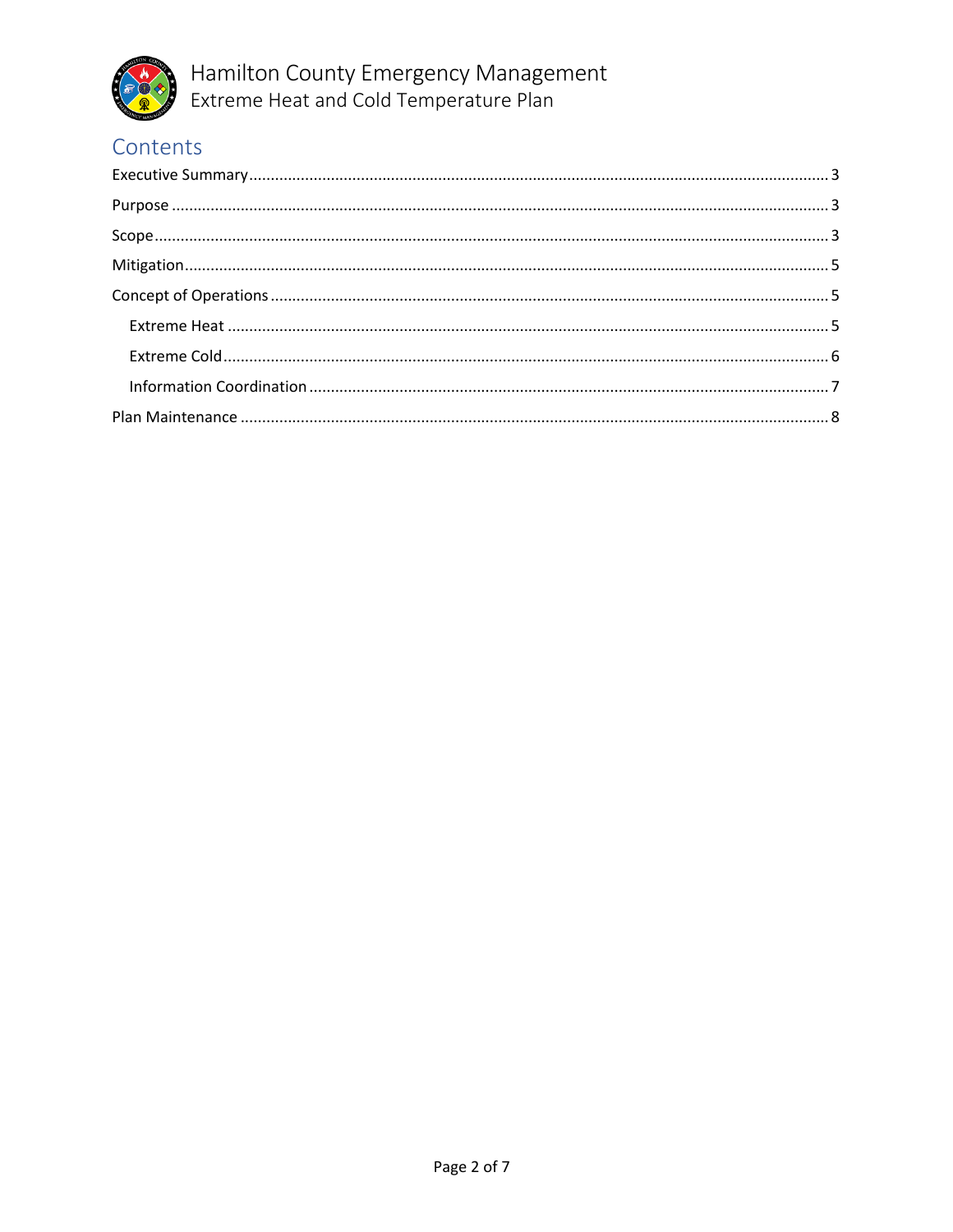

## <span id="page-2-0"></span>Executive Summary

Hamilton County established the County's Comprehensive Emergency Management Plan (CEMP) as the basis for the county-wide emergency management program and includes all phases of emergency management (response, recovery, mitigation, and preparedness). The CEMP is approved by the county board of commissioners, mayors, town presidents, the sheriff, county auditor, and many others as indicated on the signature page of the plan. The CEMP establishes the foundation for emergency response to many different types of emergencies and disasters. The Extreme Heat and Cold Plan establishes how Hamilton County Emergency Management, Hamilton County municipalities, and township government, will coordinate efforts in providing the residents of Hamilton County with relief during extreme heat and cold temperatures.

## <span id="page-2-1"></span>Purpose

Hamilton County will continue to face times of extreme heat and cold. Hamilton County Government's provide critical services to its citizens and this plan will establish how local, township, and county government, referred to as governments, will coordinate necessary relief. In order to ensure that residents understand the type of services to be provided throughout the county and to manage public expectation, it is important that all jurisdictions use common terminology. This will ensure that Hamilton County Emergency Management, in conjunction with the Hamilton County PIO working group, can provide accurate information to the public and support operations in a timely and efficient manner, while also assisting in coordination across multiple municipal jurisdictions. Key terms in need of standardization across the county are listed below:

- 1. Reception Center Immediate need for temporary housing
- 2. Warming or Cooling Center Established facility with set hours of operation offering only basic services in a climate-controlled facility.
- 3. Shelter Established facilities open 24 hours a day with basic services of cots with blankets, pillow, and personal hygiene kits, three meals a day, and restroom/showerfacilities.

Regardless for the type of facility, there is a need for all levels of government to coordinate public messaging to ensure a unified voice. By ensuring public information coordination and standard naming conventions, it will be easier for jurisdictions to manage public expectations. It will also allow residents to understand the different levels of service offered within the same jurisdiction or other areas in the county. By providing residents with the same messaging, they can make informed decisions regarding the type of facility that may best fit their needs.

### <span id="page-2-2"></span>Scope

Dependent upon the severity of the situation, governments may determine the need for:

- 1. Emergency Reception Centers
	- a. Overview

Temporary or emergent facilities such as tents, or emergency reception centers that provides as an intermediate step prior to a short or long-term facility.

b. Process Local government makes the determination and activates their facilities. The activation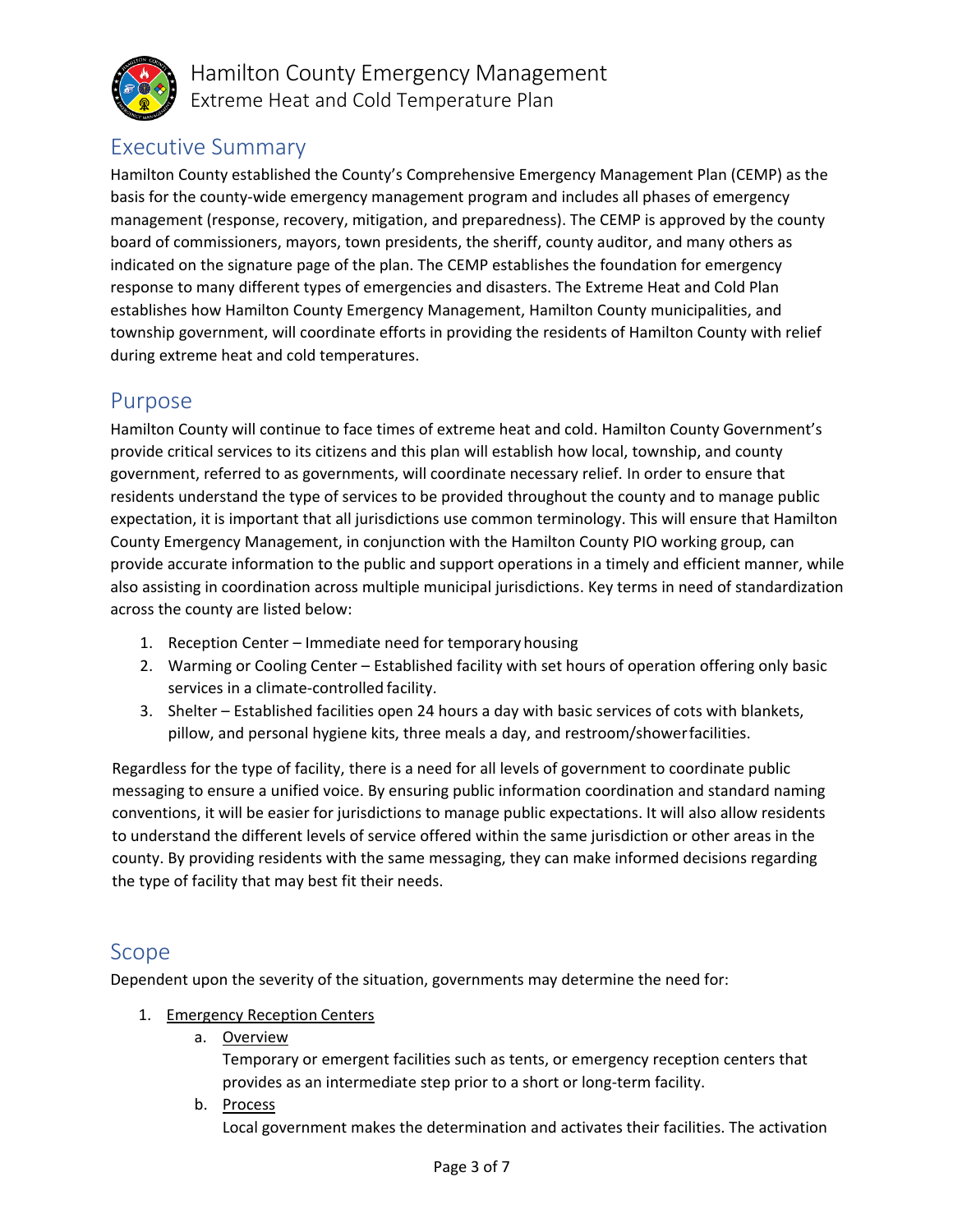

could be immediate for something as a major gas leak requiring the evacuation of an entire sub-division.

c. Information Management

Once a facility is open, the local government may consider issuing a press release and sharing information on social media. HCEM will support with social media information sharing.

d. Support

HCEM can assist with staffing some of the shifts for the center with CERT; however, HCEM cannot provide full-time coverage and an American Red Cross (ARC) representative must be present at all times. In addition, RACES may be utilized to establish communications and handle radio traffic between facilities and the Emergency Operations Center.

#### 2. Warming/Cooling Centers

a. Overview

Short-term facilities such as libraries, public buildings, schools, or other facilities that provides power, climate-controlled facilities, and adequate restroom facilities.

b. Process

Local government makes the determination and activates their facilities, including the establishment of hours of operations. Local governments may want to consider partnering with Township Government to help provide resources or other information to those in need.

Information Management

Once a facility is open, the local government may consider issuing a press release and sharing information on social media. HCEM will support with social media information sharing. In addition, information should be shared with the Hamilton County PIO working group to support consistent information sharing across jurisdictional boundaries.

c. Support

HCEM can assist with staffing some of the shifts for the center with CERT; however, HCEM cannot provide full-time coverage. In addition, RACES may be utilized to establish communications and handle radio traffic between facilities and the Emergency Operations Center.

- 3. Shelters
	- a. Overview

Long-term facilities that provides power, climate-controlled facilities, sleeping and feeding areas, and adequate restroom facilities with showers. Shelter operations are typically managed by the American Red Cross (ARC) through a shelter agreement with the facility.

b. Process

HCEM and ARC are in constant communication regarding the potential or real needs for shelters. If a local government needs to open a shelter, the local government shall contact the County EOC to begin the coordination of volunteers, shelter managers, shelter resources, and the implementation of food contracts.

c. Information Management

Once a shelter is open, it is recommended the local government, HCEM, and ARC issue a joint press release regarding the shelters availability. The shelter will be available for the public to view on the ARC website and app.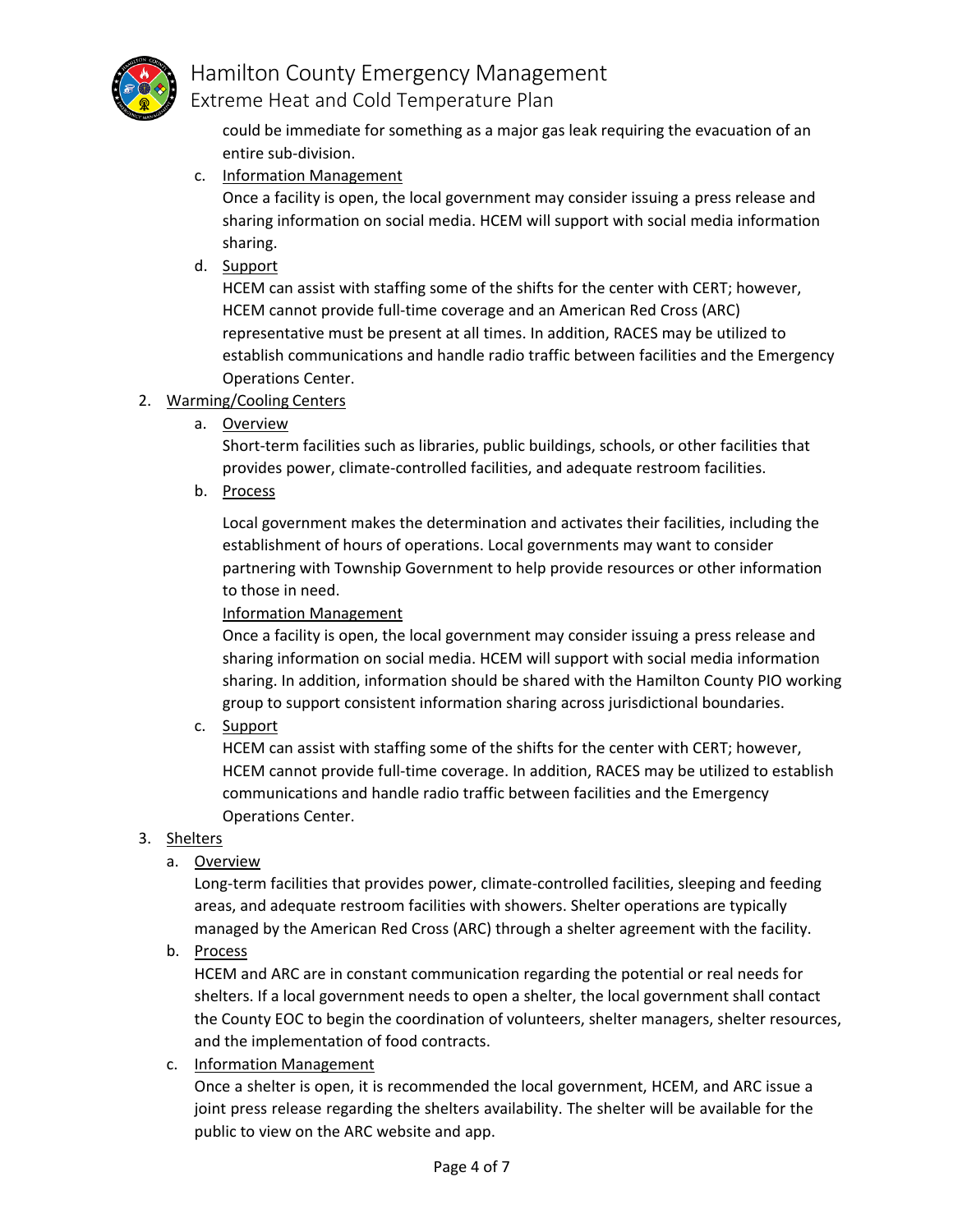

- d. Support
	- a. Set up: There are many aspects to setting up a shelter. ARC is the lead and HCEM will provide support with delivering shelter resources, activating volunteers, and coordinating with the municipality.
	- b. Operations: ARC will provide shelter managers and work with facility management regarding the operation of the building. HCEM RACES can provide communication support to ARC. CERT can provide support at the shelter but must be under the supervision of an ARC representative. It is recommended the local government have parks staff or others who can help with activities during the day. Local governments should consider routine visits by law enforcement to show support and security.

## <span id="page-4-0"></span>Mitigation

Residents of the county are encouraged to take necessary precautions to reduce the threat of extreme heat and cold incidents, such as conducting an annual inspection of central air and heating units, maintaining household insulation, maintaining general home maintenance against the elements, and if possible, the installation of a domestic generator.

The public should take all preparedness messages, advisories, watches, and warnings seriously by taking proactive measures before extreme weather incidents start.

## <span id="page-4-1"></span>Concept of Operations

#### <span id="page-4-2"></span>Extreme Heat

Two or more consecutive days of high heat and humidity with temperatures exceeding 95°F, or a heat index of greater than 105°F, during the day and maintaining above 72°F during the night. During this type of event, at risk populations without air conditioning do not have the opportunity for their bodies to effectively cool off at night. This results in additional strains on the body and is exacerbated for the elderly and those with poor health.

During times of high heat, cooling centers may be required. A cooling center should offer air conditioning around 72°F, plenty of free water, seating, and adequate restroom facilities. Ideally, community centers, libraries, and other facilities with different rooms, games, books, televisions, etc. are ideal facilities.

Should the need arise to open multiple cooling centers, the Hamilton County Emergency Operations Center may activate to support coordination efforts by local and township governments.

In the event of long-term power outages during extreme heat, governments may need to consider and coordinate the opening of American Red Cross approved shelters. The Hamilton County Emergency Operations Center shall activate to coordinate the opening and management of shelters. See the Mass Care annex of the CEMP for additional information regarding shelter operations.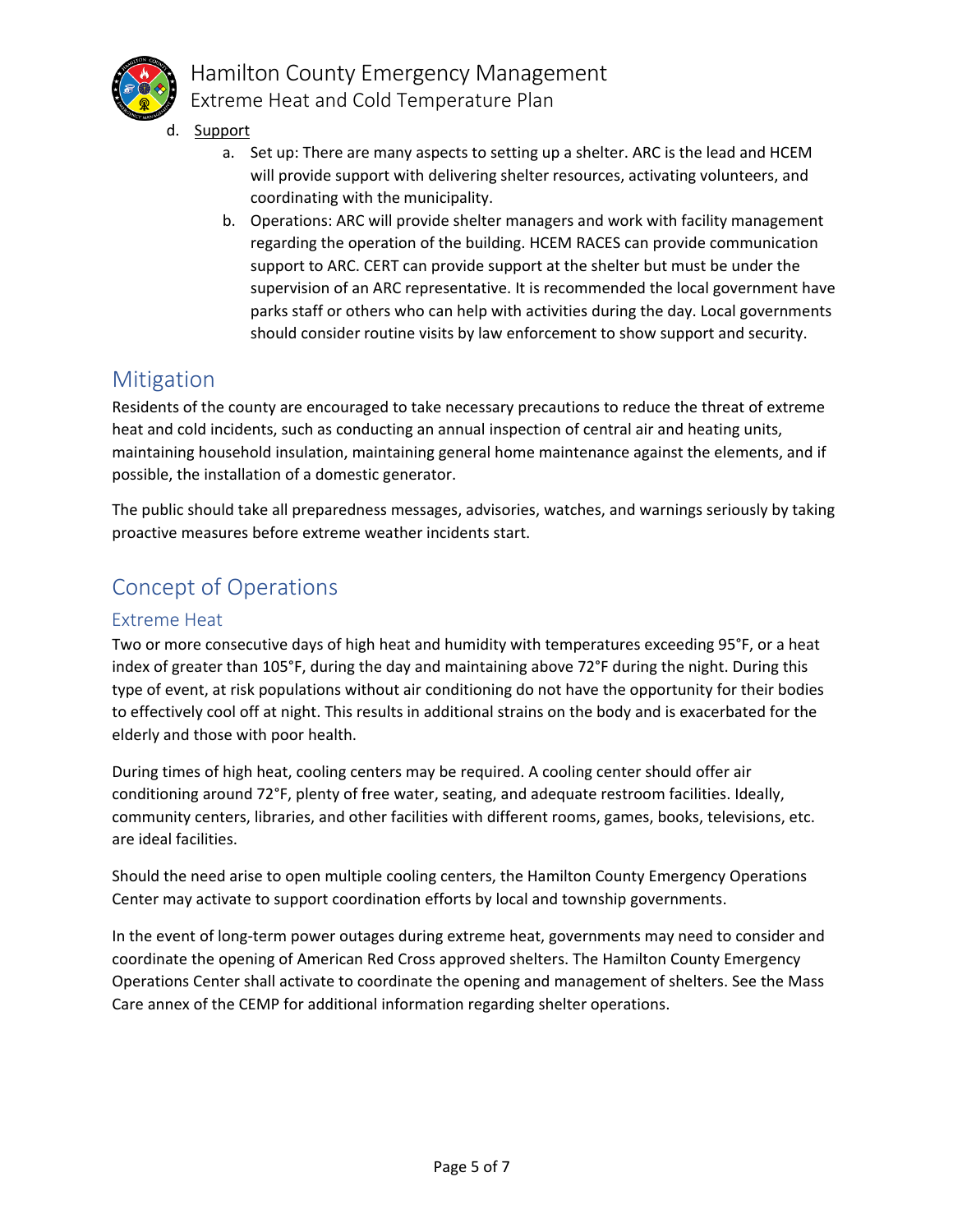

#### <span id="page-5-0"></span>Extreme Cold

Two or more consecutive days of extreme cold temperatures near or below zero with windchills exceeding - 25°F, at risk populations may require assistance with temporary warming centers. This situation is further exacerbated when there is a loss of electricity or natural gas to heat homes.

The table below outlines exposure times as it relates to temperature and windspeed (windchill).

|            |      |    | nose |    |                        |          |          | <b>NWS Windchill Chart</b>                                                                                                            |                  |       |       |            |       |       |           |       |       |                           |       |
|------------|------|----|------|----|------------------------|----------|----------|---------------------------------------------------------------------------------------------------------------------------------------|------------------|-------|-------|------------|-------|-------|-----------|-------|-------|---------------------------|-------|
|            |      |    |      |    |                        |          |          |                                                                                                                                       | Temperature (°F) |       |       |            |       |       |           |       |       |                           |       |
|            | Calm | 40 | 35   | 30 | 25                     | 20       | 15       | 10                                                                                                                                    |                  | ŋ     |       | -10        | -15   | -20   | -25       | -30   | -35   | -40                       | -45   |
|            | 5    | 36 | 31   | 25 | 19                     | 13       | 7        | 1                                                                                                                                     | $-5$             | $-11$ | $-16$ | - 22       | $-28$ | $-34$ | $-40$     | -46   | $-52$ | $-57$                     | $-63$ |
|            | 10   | 34 | 27   | 21 | 15                     | 9        | з        | $-4$                                                                                                                                  | $-10$            | $-16$ | -22   | $-28$      | -35   | $-41$ | $-47$     | $-53$ | -59   | -66                       | $-72$ |
|            | 15   | 32 | 25   | 19 | 13                     | 6        | $\bf{0}$ | $-7$                                                                                                                                  | $-13$            | -19   | $-26$ | -32        | -39   | $-45$ | -51       | $-58$ | $-64$ | $-71$                     | $-77$ |
|            | 20   | 30 | 24   | 17 | 11                     | 4        | $-2$     | $-9$                                                                                                                                  | $-15$            | -22   | -29   | $-35$      | $-42$ | $-48$ | $-55$     | $-61$ | $-68$ | $-74$                     | -81   |
|            | 25   | 29 | 23   | 16 | 9                      | 3        | $-4$     | $-11$                                                                                                                                 | $-17$            | $-24$ | -31   | -37        | -44   | $-51$ | $-58$     | $-64$ | $-71$ | -78                       | $-84$ |
| Wind (mph) | 30   | 28 | 22   | 15 | 8                      | 1        | -5       | $-12$                                                                                                                                 | -19              | $-26$ | $-33$ | $-39$      | -46   | -53   | $-60$     | $-67$ | $-73$ | -80                       | -87   |
|            | 35   | 28 | 21   | 14 | $\overline{z}$         | $\bf{0}$ | -7       | $-14$                                                                                                                                 | -21              | -27   | -34   | -41        | $-48$ | -55   | $-62$     | -69   | $-76$ | -82                       | $-89$ |
|            | 40   | 27 | 20   | 13 | 6                      | -1       | -8       | $-15$                                                                                                                                 | $-22$            | $-29$ | $-36$ | $-43$      | $-50$ | -57   | -64       | -71   | -78   | -84                       | -91   |
|            | 45   | 26 | 19   | 12 | 5                      | $-2$     | -9       | $-16$                                                                                                                                 | $-23$            | $-30$ | $-37$ | $-44$      | $-51$ | -58   | $-65$     | $-72$ | $-79$ | -86                       | $-93$ |
|            | 50   | 26 | 19   | 12 | 4                      | -3       | $-10$    | $-17$                                                                                                                                 | $-24$            | $-31$ | $-38$ | $-45$      | $-52$ | -60   | $-67$     | -74   | -81   | -88                       | -95   |
|            | 55   | 25 | 18   | 11 | 4                      | -3       | $-11$    | -18                                                                                                                                   | $-25$            | $-32$ | -39   | $-46$      | $-54$ | $-61$ | -68       | $-75$ | -82   | -89                       | -97   |
|            | 60   | 25 | 17   | 10 | 3                      | -4       | -11      | -19                                                                                                                                   | $-26$            | -33   | $-40$ | $-48.$     | -55   | $-62$ | $-69$     | $-76$ | $-84$ | -91                       | $-98$ |
|            |      |    |      |    | <b>Frostbite Times</b> |          |          | Wind Chill (°F) = 35.74 + 0.6215T - 35.75( $V^{0.16}$ ) + 0.4275T( $V^{0.16}$ )<br>Where, T= Air Temperature (°F) V= Wind Speed (mph) | 30 minutes       |       |       | 10 minutes |       |       | 5 minutes |       |       | <b>Effective 11/01/01</b> |       |

A warming center should offer heating of at least 70°F and restroom facility. Other considerations include drinking water, hot beverages, and seating. Ideally, community centers, libraries, and other facilities with different rooms, games, books, televisions, etc. are ideal facilities.

Should the need arise to open multiple warming centers, the Hamilton County Emergency Operations Center may activate to support coordination efforts by local and township governments.

In the event of long-term power outages during extreme cold, governments may need to consider and coordinate the opening of American Red Cross approved shelters. The Hamilton County Emergency Operations Center shall activate to coordinate the opening and management of shelters in conjunction with ARC. See the Mass Care annex of the CEMP for additional information regarding shelter operations.

#### <span id="page-5-1"></span>Information Coordination

Governments, non-governmental organizations, mass care facilities, health care facilities, and emergency support functions have a duty to release timely and effective information to the public. Effective communication will reduce confusion, show a unified level of coordination, and instill trust in the residents of Hamilton County. To prepare for such incidents, the Hamilton County Public Information Officer's working group builds to establish relationships and enhance coordination amongst public information